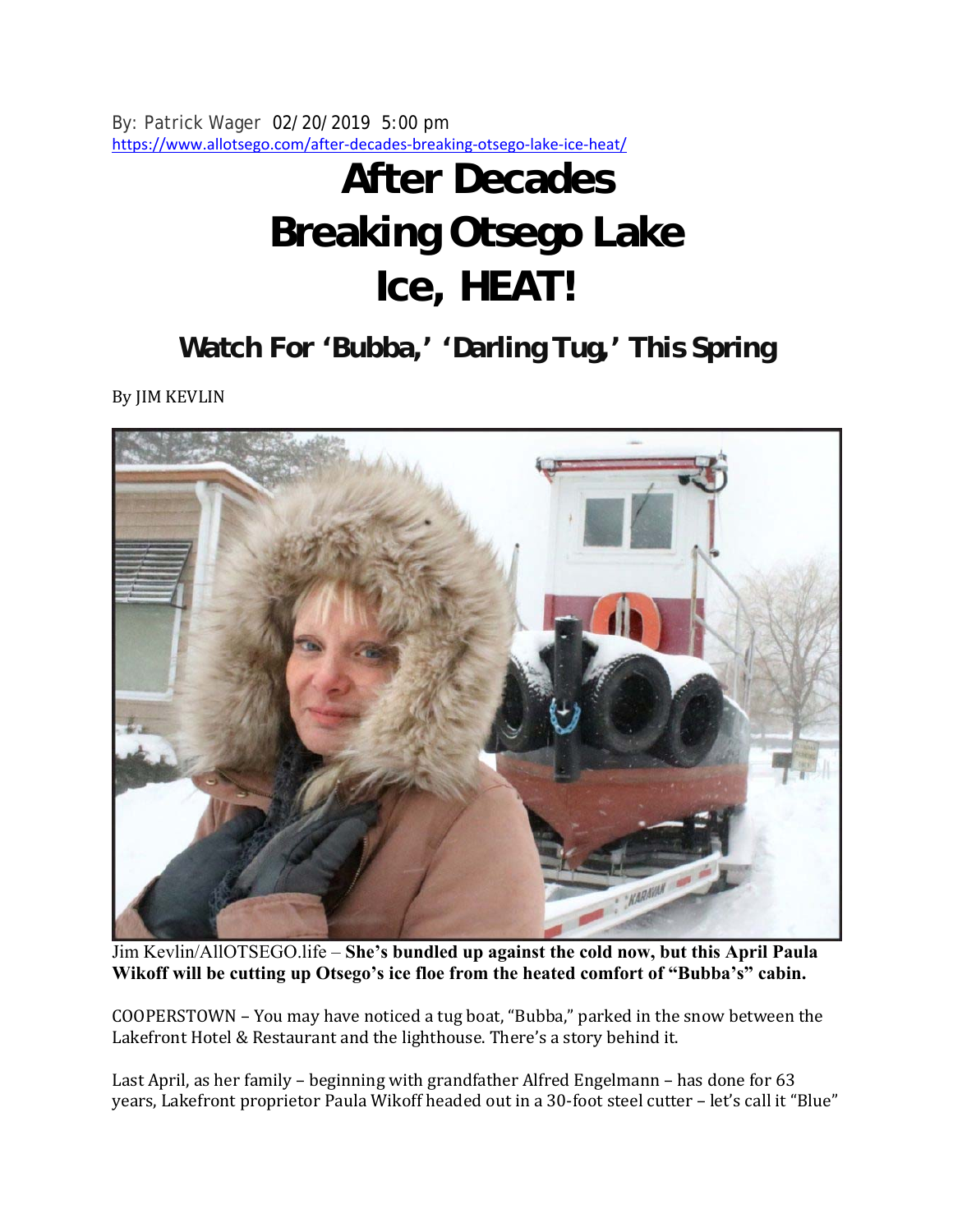– to chop up Otsego Lake's ice pack before it could break up and damage docks along Cooperstown's lakeshore.

The ice floe "can be a mile wide. It can be two miles, coming at us," she explained. Usually, a warm Southwind is 'blowing by then, pushing the ice away from the shore. Last year was another story, she recalled with a shiver, "there was a Northwest wind, 30 miles per hour, that never stopped."

In warm Aprils, the mere wake of the cutter could break up the ice. "Last year, we had to cut it with the boat," she said. "You're getting the boat up on the ice and cracking it. We broke six engine shafts."

"It was 10 days of this," she recounted. "I didn't get to bed for 10 days."

Nonetheless, frozen nature overwhelmed, knocking out the Lakeland Shore Association dock. "We cut straight for 48 hours," Paula explained. "We left the lake for a half hour to fuel up. I ran up to get sandwiches. By the time we got back the dock was gone."

Then, the ice pierced "Blue's" hull. Water got into the hold and, when Paula got back the next morning, it had frozen and cracked both engines.



Ian Austin/AllOTSEGO.life – **Paula Wikoff examines "Bubba," the tugboat from the Port of Seattle she hopes will allow her to break up Otsego Lake ice this spring from the comfort of a heated cabin. This is the 63rd year her family has been providing the service to Cooperstown's waterfront.**

As it happens, the cutter was unheated. And Wikoff and brother Fred Zoeller – she operates the hotel; he the restaurant – finished the ice-cutting in "a little fishing boat" with steel welded around it; it also lacked heat.